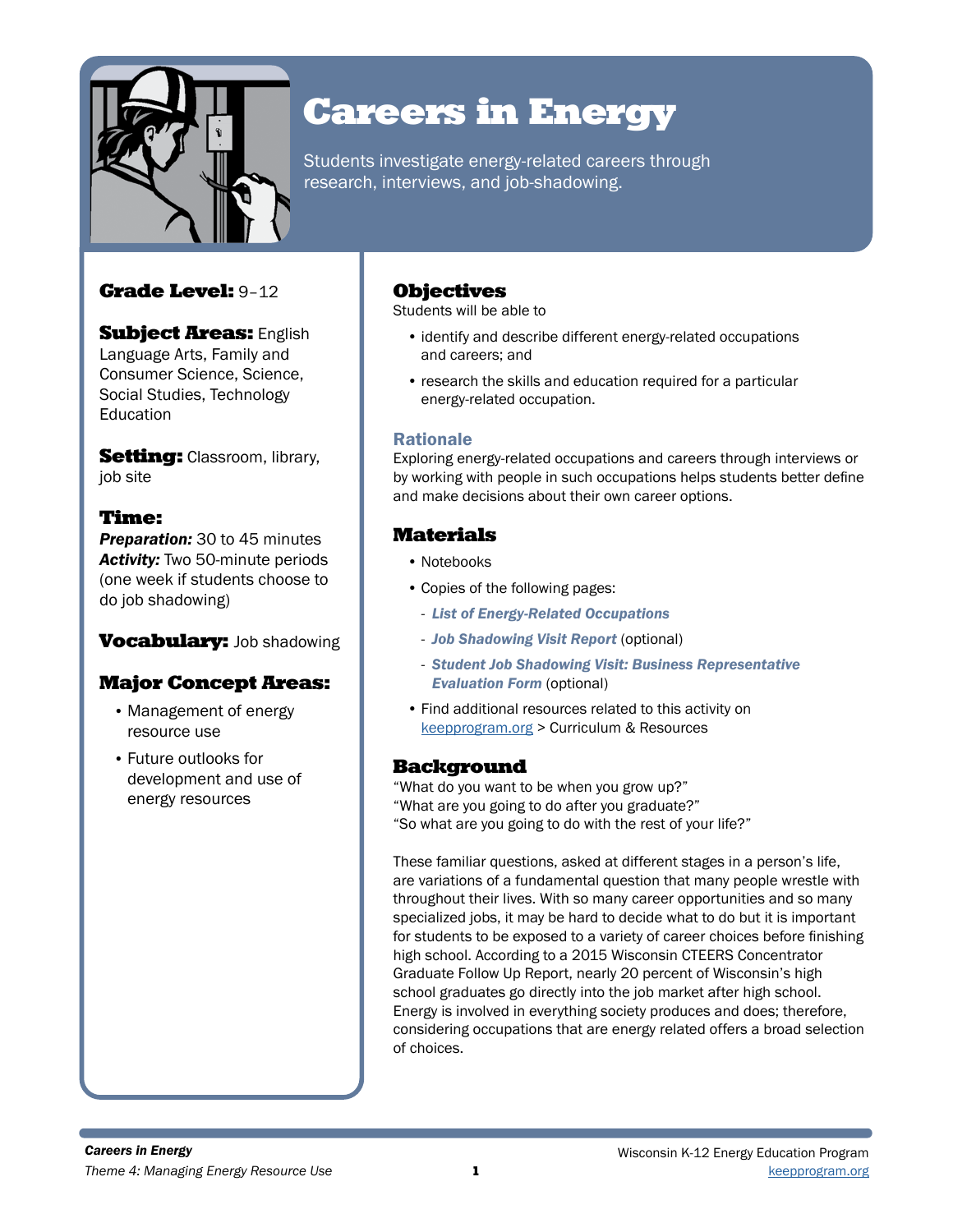There are many occupations directly related to energy development and use. The clearest examples of such occupations are those found in industries that develop,deliver, and distribute energy resources. These include the oil, natural gas, coal, and nuclear industries; electric and natural gas utilities; and the renewable energy industry that provides energy from the sun, wind, falling water, and biomass. Some of these companies are very large and employ thousands of people. Others, like renewable energy companies, employ fewer people, but may become more numerous in the future. Jobs associated with these companies range from scientists, engineers, and analysts to accountants, business managers, public relations specialists, lawyers, facility managers, maintenance workers, miners, railroad and pipeline crews, and truck drivers.

Another group of energy-related occupations is associated with products that use energy. These include designers, builders, manufacturers, and installers of appliances and heating, ventilation, and air conditioning equipment. Other occupations are associated with providing and managing energy used in buildings and industrial processes. These include architects, electricians, building maintenance managers, factory managers, and industrial engineers who work on improving manufacturing processes.

Changes in the way society develops and uses energy resources will affect energy-related careers. New career opportunities and possibly whole new occupations and industries may arise because of the need for greater energy efficiency, the increasing use of renewable energy resources, the continuing need for environmental protection, and the reorganization of electric and natural gas utilities due to deregulation

magazines, which often contain job advertisements. On-line searches can also be used to gather information on energy-related occupations. These searches are performed by entering into a search program key words that describe the type of occupation (see *List of Energy-Related Occupations* for examples), an energy resource, or the name of an energy company that the student is interested in. Students can further explore occupations by writing to the personnel offices of energy-related businesses for detailed job descriptions, by interviewing people who work in energy-related occupations, and by job shadowing, an activity where students spend one-half or one full day working with and observing someone on the job (see *Job Shadowing*).

A number of schools in Wisconsin have adapted a curriculum that integrates education with career preparation. This curriculum, known as "school-tocareer" or "school-to-work," provides a system that eases students' transition from high school to further training or employment.

Exploring occupations and careers in energy not only helps students define and make decisions about their future employment options, but also shows them that many occupations are connected to energy development and use in ways they may not have realized. This, in turn, helps students see the important role energy plays in meeting the needs of modern society. And when changes occur in the way society develops and uses energy, students may find themselves in occupations that help create new opportunities and new occupations in the energy field in the future.



and training requirements. Reviewing job advertisements in newspapers provides familiarity with the current job market, salary offerings, and specific education and training requirements. Larger libraries may subscribe to energy-related business and trade

Where can students learn about energyrelated occupations and careers? A good place to start is with their school's career or guidance counselor. In addition, the school library or public library will often have career directories and glossaries that provide job descriptions and general educational

and increased competition.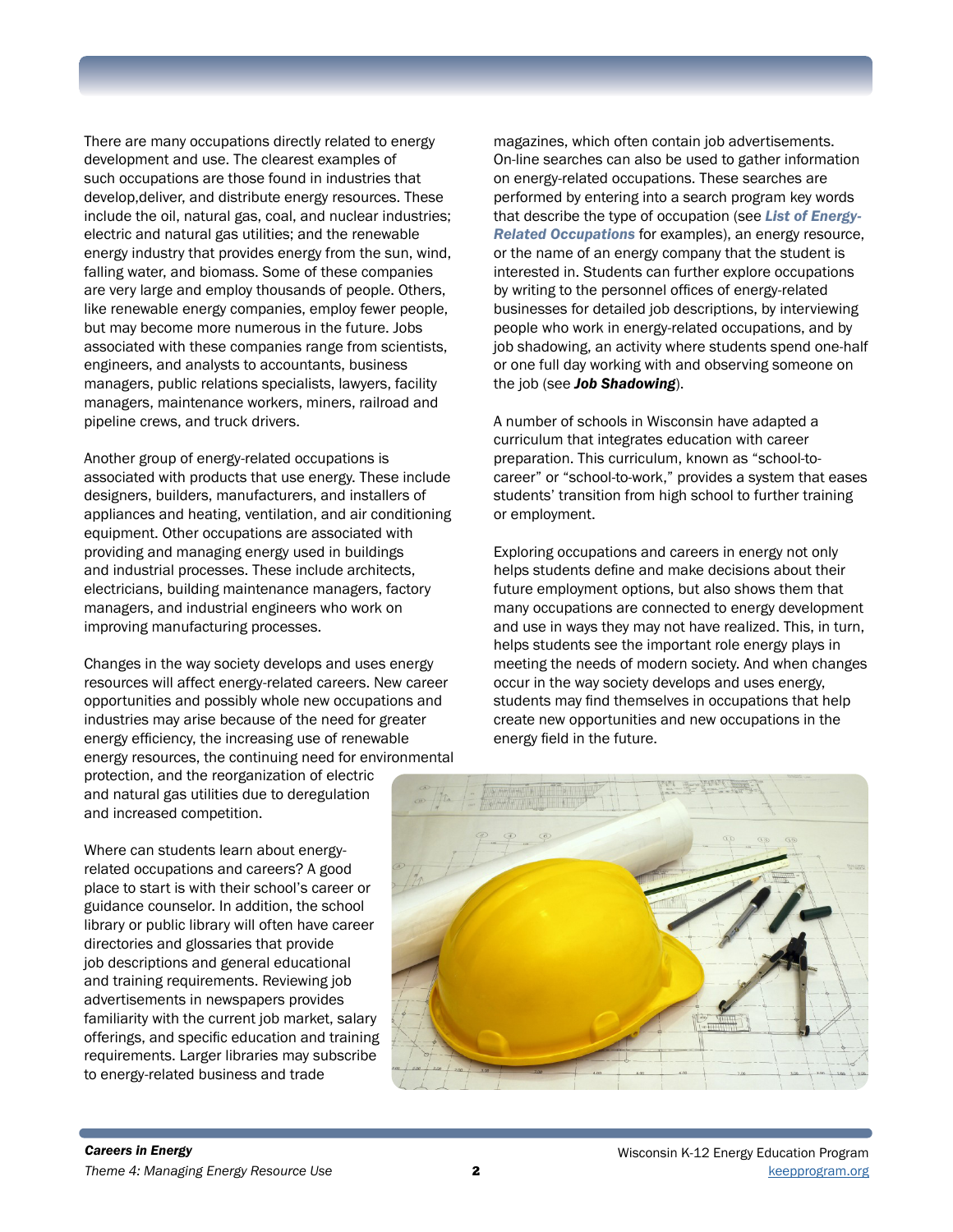# Procedure

### **Orientation**

Ask students if they have thought about what occupations or careers they would like to be working in. Write some of their responses on the board. Ask students how much educational preparation and training they think they will need for these occupations. Write their responses next to the occupations already listed. Then discuss how these occupations or careers might be related to energy development and use.

Tell students that they will be investigating specifically energy-related occupations.



### **Steps**

- **1.** Have students choose two or three of the occupations from *List of Energy-Related Occupations* that interest them. They should list these choices in their notebooks.
- 2. Have students look up in a career directory or career glossary the occupations they chose and have them write a brief description of each occupation in their notebook.
- 3. Instruct students to research these occupations more thoroughly (see **Background** for suggestions for conducting research on occupations and careers). For each occupation students choose, they should determine the following:
	- How the occupation is related to energy development or use
	- •The required level of education
	- •The required skills and abilities
	- •The setting and working conditions of the occupation
	- •The geographic location of the occupation

Students should record this information in their notebooks. If possible, they should also include advertisements cut out or copied from newspapers and magazines.

- 4. Ask students to select one of the energy-related occupations or careers they have researched and find out more about it by doing one of the following:
	- •Interview someone who works in the occupation Students contact a person who works in a specific occupation and ask to interview him or her about a typical day at work. Here are some questions for the students to ask:
		- How did you get interested in this work?
		- What kind of education or training did you need?
		- What other skills do you need?
		- What do you like the most/least about your job?
		- When entering this field of work, approximately what pay scale can one expect?
		- Describe the general setting and the working conditions of your job.
		- Describe a typical day on the job.
		- Describe how your occupation is related to energy development or use.
	- •Job shadowing

Discuss the information found on the *Job Shadowing Visit Report.* Provide students who are interested in job shadowing with copies of the *Job Shadowing Visit Report* and the *Student Job Shadowing Visit: Business Representative Evaluation Form*. Have students share their job shadowing experience with the class after they complete their visit.

### **Closure**

Have students share with the class what information they found on the occupations they chose. Ask them if they are more likely to pursue an energy-related occupation or career than they were before they began this activity. Discuss with students the importance of energy-related occupations in our society, and how all our lives depend on them.

### Assessment

#### Formative

• Did students provide adequate definitions and job descriptions for the energy-related occupations they were interested in?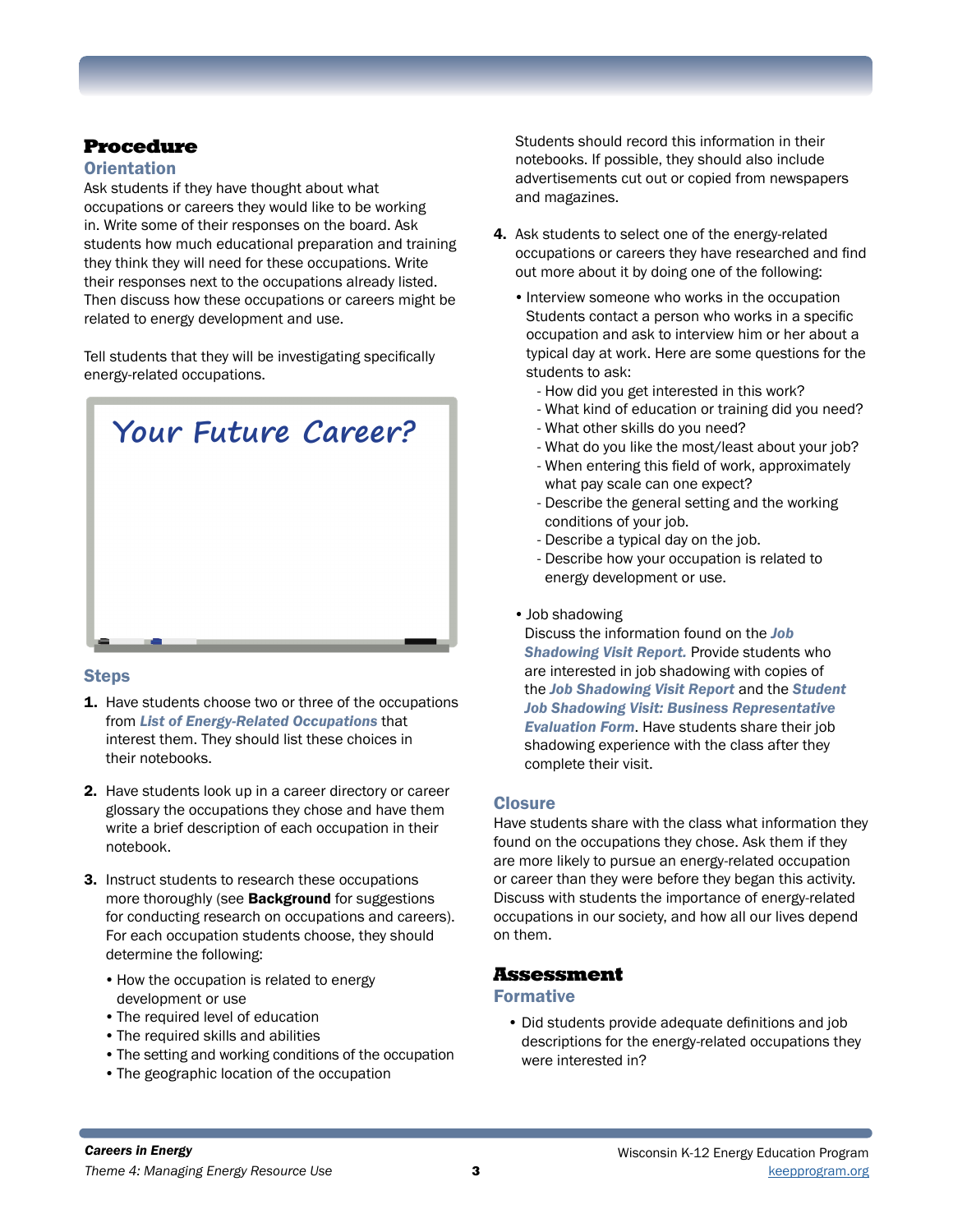- Were the occupations students chose to investigate adequately related to energy development and use?
- How thoroughly did students research information on educational background, salary, etc. for the occupations they chose?

#### **Summative**

- Have students pretend they are applying for one of the jobs they researched by writing a resumé or filling out a mock job application.
- Have students make a list of their daily activities and identify an energy-related occupation that helps make their activities possible.

## Related KEEP Activities

Almost any activity in the guide can be linked to this activity. Some notable connections are "Get That Gasoline," "Fuel That Power Plant," and "Why Use Renewable Energy?" Use "Energy Futures" to have students project what occupations may be available for them when they graduate.



#### © 2020 Wisconsin Center for Environmental Education

The Wisconsin K-12 Energy Education Program is supported through funding from

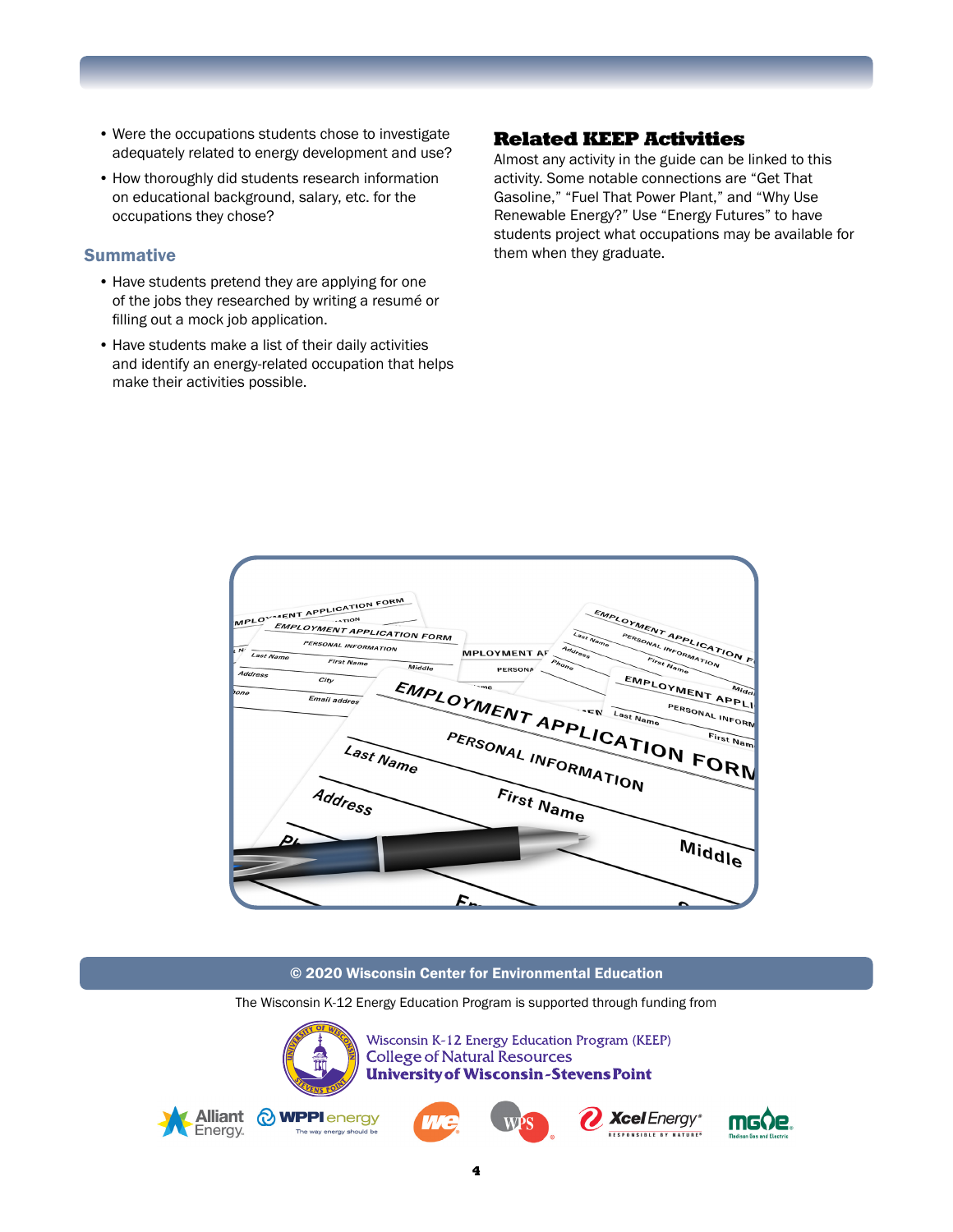# Job Shadowing

Job shadowing involves student observing a professional in a field of work that is of interest to them. The Shadowing can be for all or part of the day and some times students are given small tasks during the day. The date is arranged ahead of time and the professional understands that students should gain insight into a "typical" work day; the student should be act responsibly and use this opportunity to gain insight into the reality of a potential career. The professional should not feel obligated to glamorize the workplace or to entertain the students; this experience is meant to provide realistic career information that will help students make career decisions and provide a thought-provoking experience outside of the classroom.

#### Desired student learning outcomes of the experience include the following:

- An in-depth awareness of interests, aptitudes, and responsibilities related to possible careers.
- An appreciation of job skills such as dependability, adaptability, flexibility, responsibility, and good human relations;
- Ability to make informed decisions related to the career areas they are exploring.
- A comprehension of the importance of continued formal and informal learning experience, including on-the-job training.
- Enhanced interactions with the business community.

#### Following are a few strategies and suggestions for job shadowing protocol:

- Students agree to do any assigned duties they are capable of handling; it is helpful if students understand how such duties fit into the overall execution of a particular career.
- Students agree to be punctual and to complete the time commitment.
- Each student fills out a *Job Shadowing Visit Report* (see sample) and returns it to the teacher. The report will be evaluated to determine how well the student functioned during the experience.
- Encourage students to send thank you notes to the business or organization.
- Have the professional complete an evaluation of the job shadowing visit (see sample entitled *Student Job Shadowing Visit: Business Representative Evaluation Form*).

#### Other Tips:

- Challenge students to list in their notebooks energy-related jobs that may be in demand ten to 20 years from now; this list can help identify potential employers and careers of interest to students.
- Invite the school guidance or career counselor or someone who works in an energy-related occupation to speak to the class or to individual students about potential career opportunities in the energy field.
- Begin setting up contacts early, months before the potential job shadowing date.
- Prepare a document explaining the importance of job shadowing and its purpose to share with employers and students.
- It is beneficial for students to observe and be involved in as much of the total process as facilities, duties, and schedules allow.
- Any problems or feelings of discontent the businesses or students may have should be relayed to the teacher as soon as possible.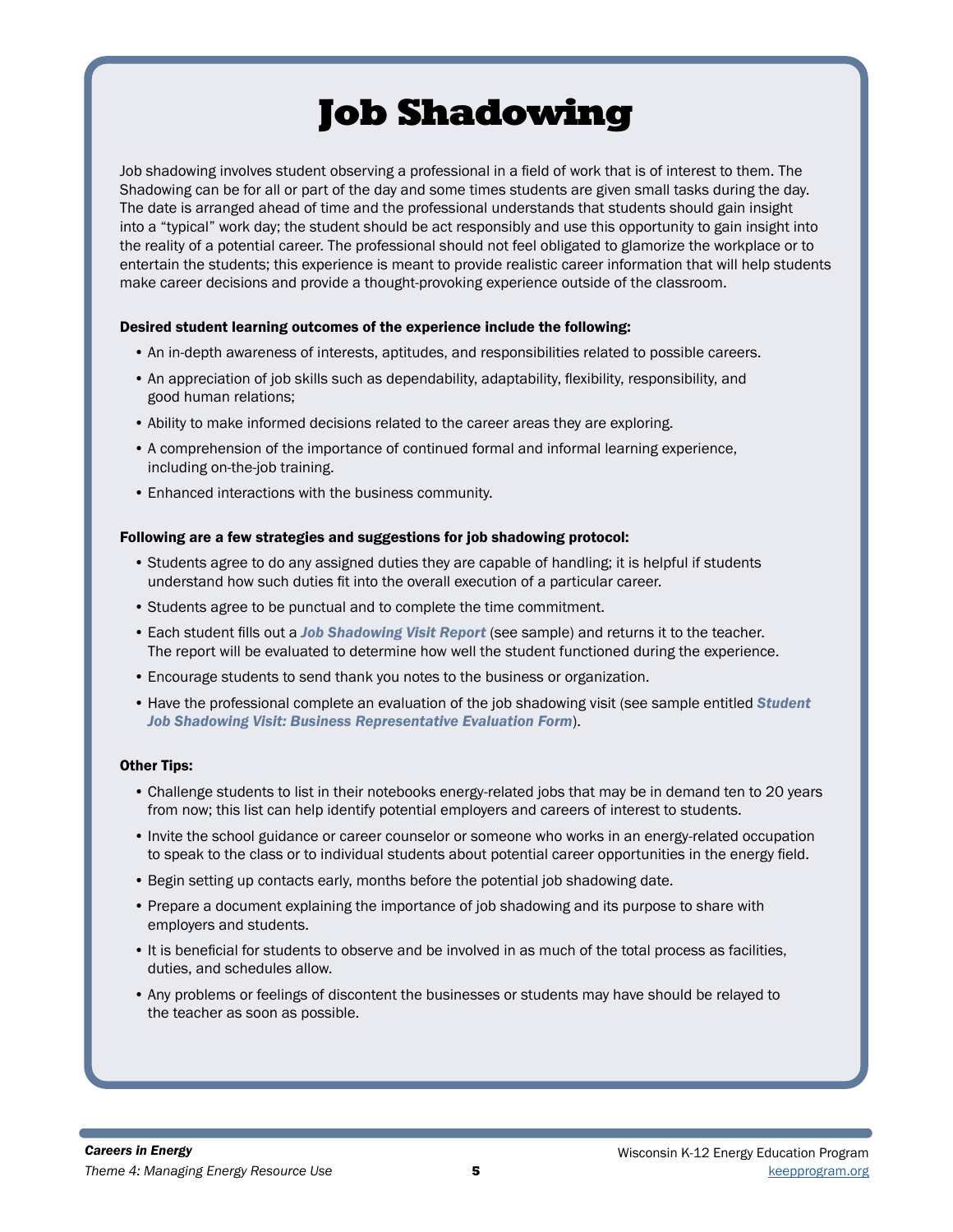# List of Energy-Related Occupations

## Professional Careers

*This list covers careers that require extensive academic training or practical training. These occupations include many of the jobs that require undergraduate or graduate school education.*

Architects Astronomers Biochemists Biologists Chemists Dietitians Drafters Economists

Engineers Geographers **Geologists Geophysicists** Guidance counselors **Historians** Industrial designers Landscape architects

Meteorologists Petrologists **Physicians Physicists** Systems analysts **Teachers** Urban and regional planners Wood science & technology careers

## Power Mechanics and Transportation

*This list relates to careers regarding power mechanics and transportation.*

Aeronautical and aerospace technicians Air Force aircraft mechanic Aircraft mechanics and engine specialists Auto parts department managers Automobile sales workers Automotive technicians Automotive technicians Avionics technicians Bicycle repairer/salespeople Boat mechanics Bus company managers

Car-rental agents Driving instructors Facilities maintenance workers Motor carrier inspector Municipal traffic and fleet director Race Car Mechanics Semi truck drivers Space shuttle flight engineers Tire sales and service representatives Transport operations managers

# Building Construction and Remodeling

*The following list relates to careers involving building construction and remodeling.*

Appliance repairers **Carpenters** Furniture designer/builders General contractors Home design consultants HVAC mechanics Plumbers Refrigeration mechanics Renovation contractors Roofers Solar energy systems designers Timber framers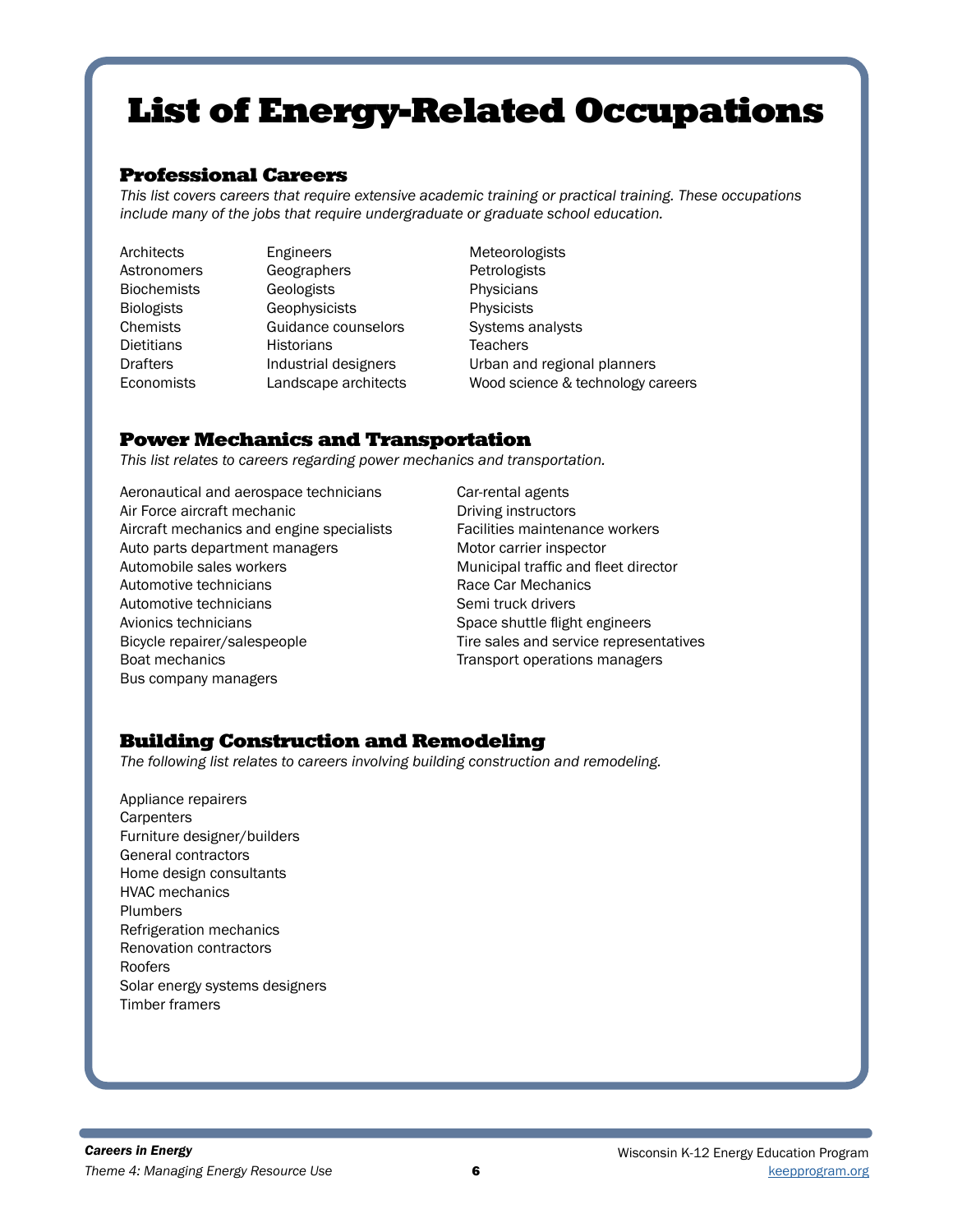# List of Energy-Related Occupations

## General Energy Related Careers

*The list below is a general list of careers related to energy. A variety of education and training is necessary for these career choices.*

Aerial photographers Business/Computer analysts CAD/CAM technicians Coal mining operatives Computer repairers Construction workers Diesel mechanics Electric line servicers **Electricians** Electronics technicians Energy-conservation technicians Farm equipment mechanics Fire fighters Industrial workers Ironworkers Landscapers and grounds managers Logging and industry workers

Machine tool operators Mason Nuclear industrial technicians Petroleum drilling occupations Petroleum refining workers Plastics technicians Pollution control technicians Power plant occupations Pyrotechnists Robotics technicians Semiconductor development technicians Special effects animators Telecommunications technicians Television repairers Water treatment instrumentation technicians Website designers Welders

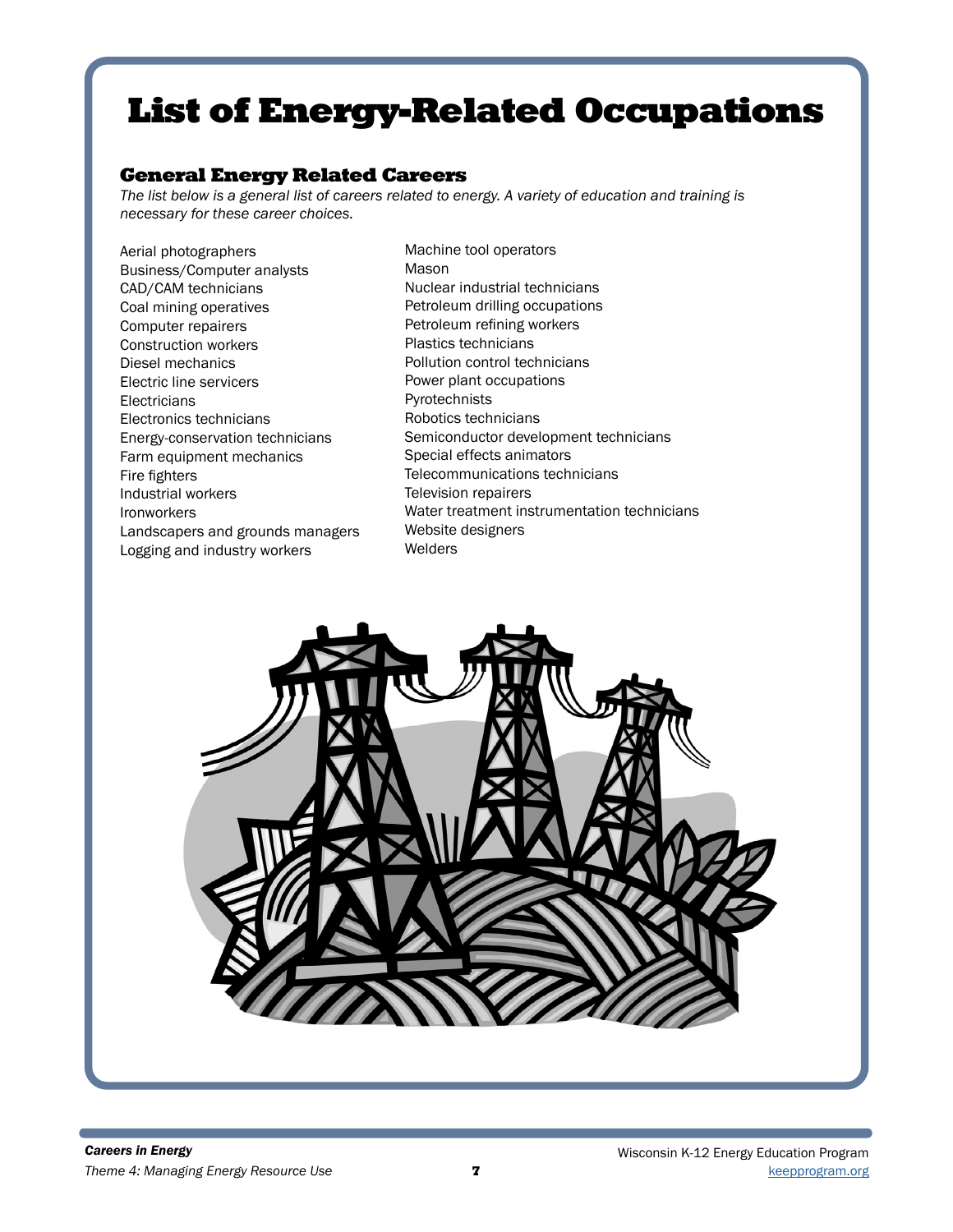| Name of Company Visited <b>example and the Company Visited</b> experience of Company Visited <b>example and the Company</b> |  |
|-----------------------------------------------------------------------------------------------------------------------------|--|
|                                                                                                                             |  |
|                                                                                                                             |  |
|                                                                                                                             |  |
|                                                                                                                             |  |
| Schedule of events (what you did)                                                                                           |  |
| What you learned<br>What you enjoyed most                                                                                   |  |
| What you enjoyed least                                                                                                      |  |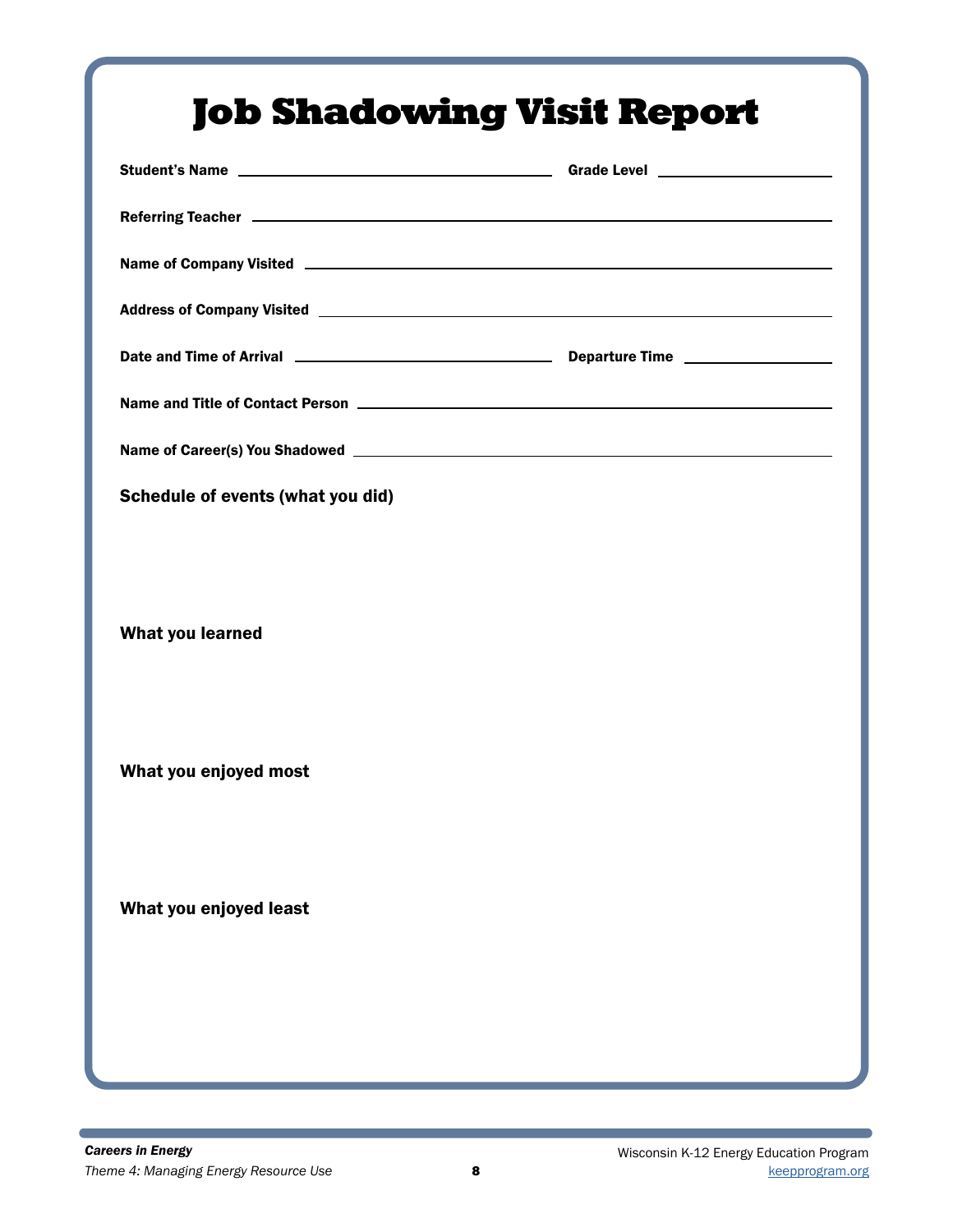# Job Shadowing Visit Report

Student's Name Grade Level Grade Level Grade Level Grade Level Grade Level Grade Level Grade Level G

## Evaluation

How was the job you shadowed associated with energy development and use?

Do you think the visit was worthwhile? Why?

Was the experience what you expected? Explain.

Were any of your future career plans changed or reinforced by this experience?

Would you recommend this type of experience to other students? Explain why or why not.